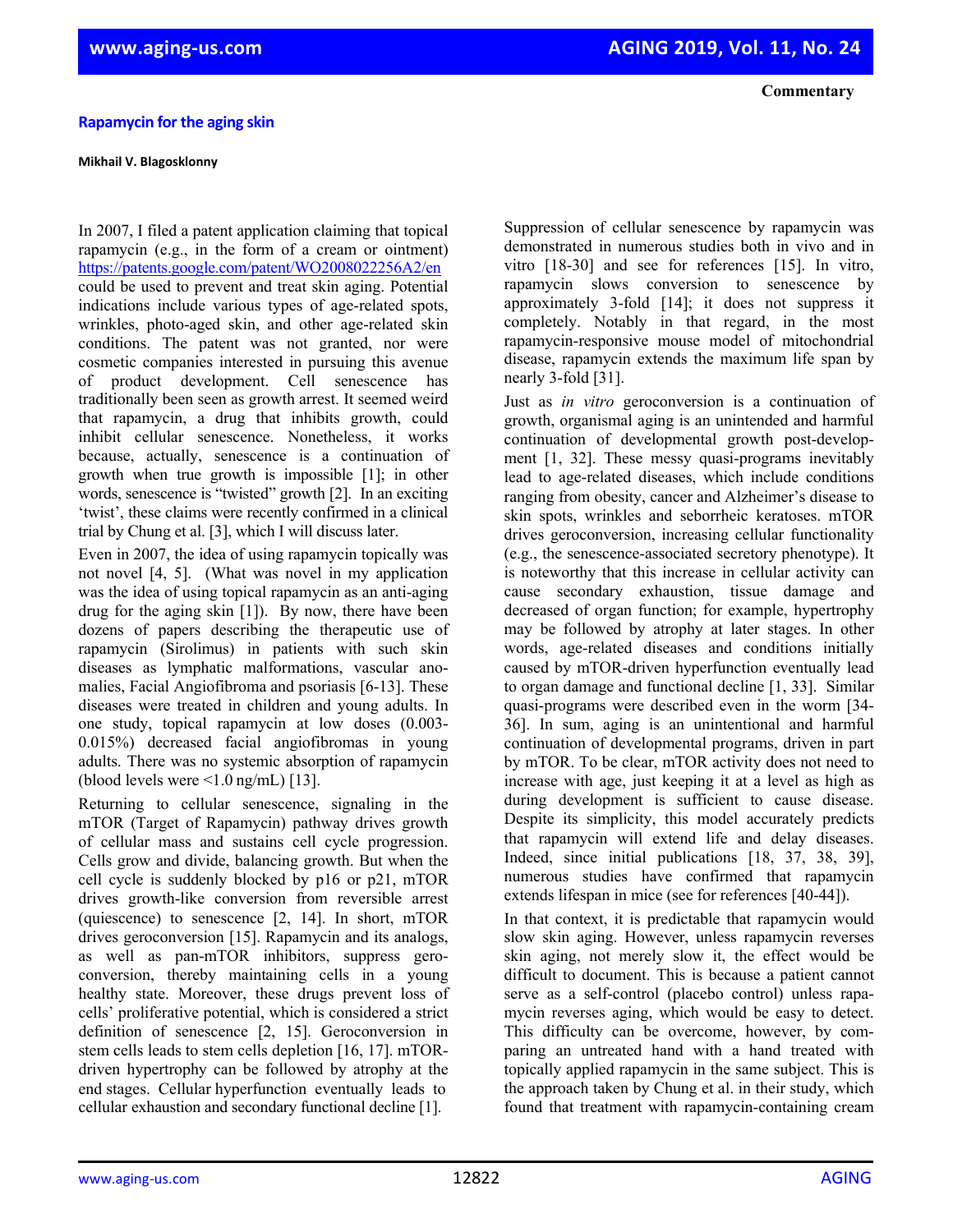improved skin photoaging and skin tone, decreased fine wrinkles, increased dermal volume, and reduced sagging of the skin [3]. These differences between treated and untreated hands were detectable after 4 months of the treatment [3]. Regrettably, the study excluded patients with diabetes, although the therapeutic effect would probably be more significant in diabetic patients, given that mTOR is overactivated in that disease. In addition, it is unclear whether rapamycin reversed skin aging and improved the skin or merely slowed the progression of skin aging. In the latter scenario, the difference between the treated and untreated hands is due to the progression of aging in the untreated hands. In combination with placebo/treatment, comparisons of specific abnormalities before and after treatment is also needed. Despite these open questions the study is remarkable [3].

As a cosmetic, rapamycin-containing cream may be applied to selected areas, like the hands and face, especially skin affected by age-related spots and pathologies. It should not be applied to the entire skin surface of the body. To affect the entire skin surface, systemic use of rapamycin would likely be a better option, as many manifestations of skin aging are probably due to systemic organismal aging and disease; skin aging is not an exclusively local process. And most importantly, systemic rapamycin use increases lifespan and decreases disease. This by itself is so important that solely topical use of rapamycin may seem insufficient. On the other hand, topical application of any drug is safer than systemic administration. Still, the best strategy in some cases may be simultaneous systemic and topical use of rapamycin in selected areas of the skin, especially areas where there are signs of aging marks. However, given that most doctors are fearful of systemic treatment with rapamycin [45], I expect that it will be topical use of rapamycin that becomes widespread, if regulatory hurdles can be overcome. Whether rapamycin cream should be a prescription treatment or an over-the-counter cosmetic will likely be a matter of debate.

## **REFERENCES**

- 1. Blagosklonny MV. Aging and immortality: quasiprogrammed senescence and its pharmacologic inhibition. Cell Cycle. 2006; 5:2087–102. <https://doi.org/10.4161/cc.5.18.3288> PMID[:17012837](https://www.ncbi.nlm.nih.gov/entrez/query.fcgi?cmd=Retrieve&db=PubMed&list_uids=17012837&dopt=Abstract)
- 2. Demidenko ZN, Blagosklonny MV. Growth stimulation leads to cellular senescence when the cell cycle is blocked. Cell Cycle. 2008; 7:3355–61. <https://doi.org/10.4161/cc.7.21.6919> PMID[:18948731](https://www.ncbi.nlm.nih.gov/entrez/query.fcgi?cmd=Retrieve&db=PubMed&list_uids=18948731&dopt=Abstract)
- 3. Chung CL, Lawrence I, Hoffman M, Elgindi D, Nadhan K, Potnis M, Jin A, Sershon C, Binnebose R, Lorenzini A, Sell C. Topical rapamycin reduces markers of senescence and aging in human skin: an exploratory, prospective, randomized trial. Geroscience. 2019; 41:861–69. [https://doi.org/10.1007/s11357-019-](https://doi.org/10.1007/s11357-019-00113-y) [00113-y](https://doi.org/10.1007/s11357-019-00113-y) PMID[:31761958](https://www.ncbi.nlm.nih.gov/entrez/query.fcgi?cmd=Retrieve&db=PubMed&list_uids=31761958&dopt=Abstract)
- 4. Meingassner JG, Stütz A. Immunosuppressive macrolides of the type FK 506: a novel class of topical agents for treatment of skin diseases? J Invest Dermatol. 1992; 98:851–55. <https://doi.org/10.1111/1523-1747.ep12456939> PMID[:1375617](https://www.ncbi.nlm.nih.gov/entrez/query.fcgi?cmd=Retrieve&db=PubMed&list_uids=1375617&dopt=Abstract)
- 5. Ormerod AD, Shah SA, Copeland P, Omar G, Winfield A. Treatment of psoriasis with topical sirolimus: preclinical development and a randomized, doubleblind trial. Br J Dermatol. 2005; 152:758–64. <https://doi.org/10.1111/j.1365-2133.2005.06438.x> PMID[:15840110](https://www.ncbi.nlm.nih.gov/entrez/query.fcgi?cmd=Retrieve&db=PubMed&list_uids=15840110&dopt=Abstract)
- 6. Sandbank S, Molho-Pessach V, Farkas A, Barzilai A, Greenberger S. Oral and Topical Sirolimus for Vascular Anomalies: A Multicentre Study and Review. Acta Derm Venereol. 2019; 99:990–96. <https://doi.org/10.2340/00015555-3262> PMID[:31304557](https://www.ncbi.nlm.nih.gov/entrez/query.fcgi?cmd=Retrieve&db=PubMed&list_uids=31304557&dopt=Abstract)
- 7. Wataya-Kaneda M, Nakamura A, Tanaka M, Hayashi M, Matsumoto S, Yamamoto K, Katayama I. Efficacy and Safety of Topical Sirolimus Therapy for Facial Angiofibromas in the Tuberous Sclerosis Complex : A Randomized Clinical Trial. JAMA Dermatol. 2017; 153:39–48.

<https://doi.org/10.1001/jamadermatol.2016.3545> PMID[:27837201](https://www.ncbi.nlm.nih.gov/entrez/query.fcgi?cmd=Retrieve&db=PubMed&list_uids=27837201&dopt=Abstract)

- 8. García-Montero P, Del Boz J, Sanchez-Martínez M, Escudero Santos IM, Baselga E. Microcystic Lymphatic Malformation Successfully Treated With Topical Rapamycin. Pediatrics. 2017; 139:e20162105. <https://doi.org/10.1542/peds.2016-2105> PMID[:28557723](https://www.ncbi.nlm.nih.gov/entrez/query.fcgi?cmd=Retrieve&db=PubMed&list_uids=28557723&dopt=Abstract)
- 9. Tanaka M, Wataya-Kaneda M, Nakamura A, Matsumoto S, Katayama I. First left-right comparative study of topical rapamycin vs. vehicle for facial angiofibromas in patients with tuberous sclerosis complex. Br J Dermatol. 2013; 169:1314–18. <https://doi.org/10.1111/bjd.12567> PMID[:23909960](https://www.ncbi.nlm.nih.gov/entrez/query.fcgi?cmd=Retrieve&db=PubMed&list_uids=23909960&dopt=Abstract)
- 10. Wheless JW, Almoazen H. A novel topical rapamycin cream for the treatment of facial angiofibromas in tuberous sclerosis complex. J Child Neurol. 2013; 28:933–36. <https://doi.org/10.1177/0883073813488664> PMID[:23680945](https://www.ncbi.nlm.nih.gov/entrez/query.fcgi?cmd=Retrieve&db=PubMed&list_uids=23680945&dopt=Abstract)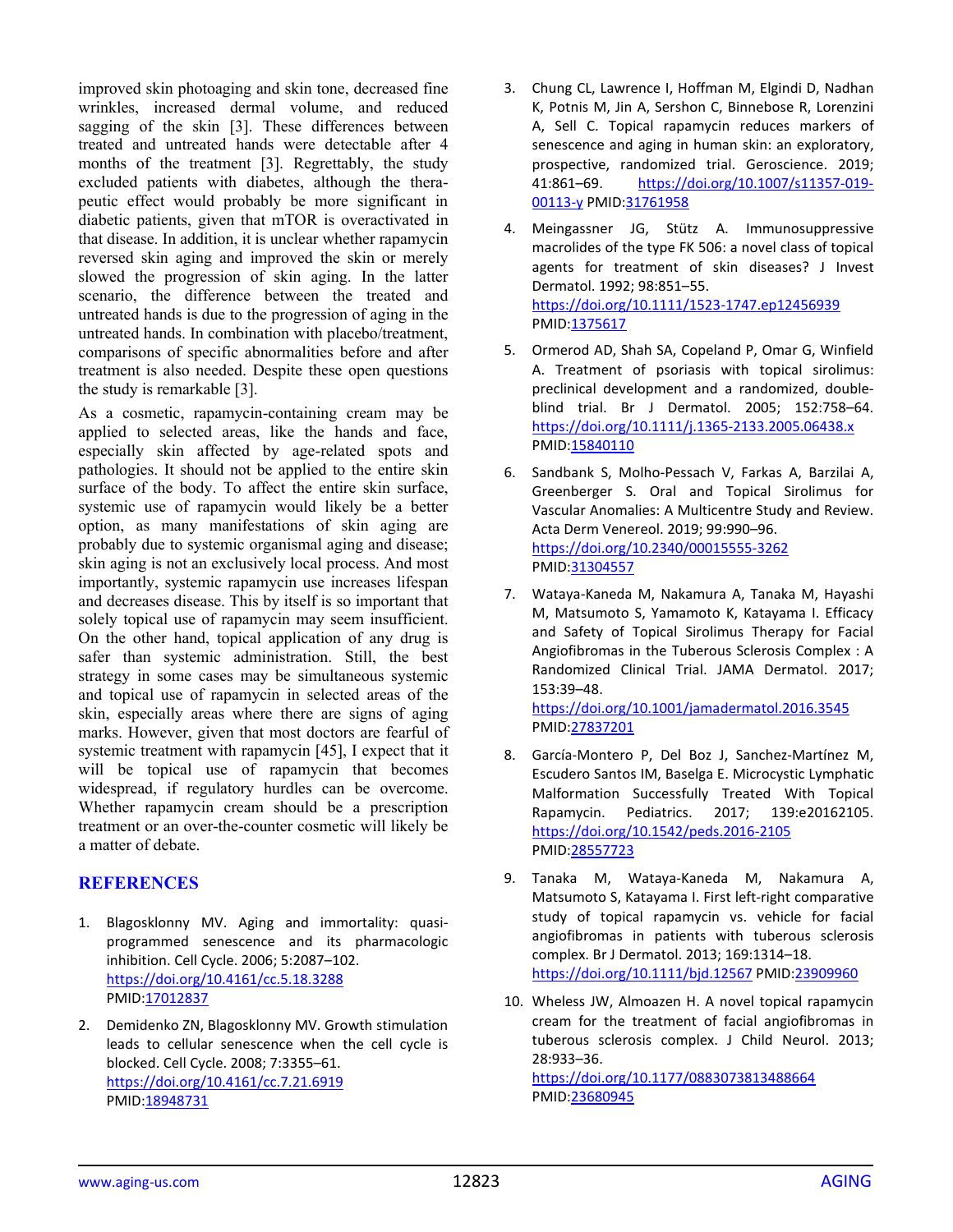- 11. Koenig MK, Bell CS, Hebert AA, Roberson J, Samuels JA, Slopis JM, Tate P, Northrup H, Collaborators TT, and TREATMENT Trial Collaborators. Efficacy and Safety of Topical Rapamycin in Patients With Facial Angiofibromas Secondary to Tuberous Sclerosis Complex: The TREATMENT Randomized Clinical Trial. JAMA Dermatol. 2018; 154:773–80. <https://doi.org/10.1001/jamadermatol.2018.0464> PMID[:29800048](https://www.ncbi.nlm.nih.gov/entrez/query.fcgi?cmd=Retrieve&db=PubMed&list_uids=29800048&dopt=Abstract)
- 12. Truchuelo T, Díaz-Ley B, Ríos L, Alcántara J, Jaén P. Facial angiofibromas treated with topical rapamycin: an excellent choice with fast response. Dermatol Online J. 2012; 18:15. PMID[:22301052](https://www.ncbi.nlm.nih.gov/entrez/query.fcgi?cmd=Retrieve&db=PubMed&list_uids=22301052&dopt=Abstract)
- 13. Koenig MK, Hebert AA, Roberson J, Samuels J, Slopis J, Woerner A, Northrup H. Topical rapamycin therapy to alleviate the cutaneous manifestations of tuberous sclerosis complex: a double-blind, randomized, controlled trial to evaluate the safety and efficacy of topically applied rapamycin. Drugs R D. 2012; 12:121– 26. [https://doi.org/10.2165/11634580-000000000-](https://doi.org/10.2165/11634580-000000000-00000) [00000](https://doi.org/10.2165/11634580-000000000-00000) PMID[:22934754](https://www.ncbi.nlm.nih.gov/entrez/query.fcgi?cmd=Retrieve&db=PubMed&list_uids=22934754&dopt=Abstract)
- 14. Demidenko ZN, Zubova SG, Bukreeva EI, Pospelov VA, Pospelova TV, Blagosklonny MV. Rapamycin decelerates cellular senescence. Cell Cycle. 2009; 8:1888–95. <https://doi.org/10.4161/cc.8.12.8606> PMID[:19471117](https://www.ncbi.nlm.nih.gov/entrez/query.fcgi?cmd=Retrieve&db=PubMed&list_uids=19471117&dopt=Abstract)
- 15. Blagosklonny MV. Rapamycin, proliferation and geroconversion to senescence. Cell Cycle. 2018; 17:2655–65. <https://doi.org/10.1080/15384101.2018.1554781> PMID[:30541374](https://www.ncbi.nlm.nih.gov/entrez/query.fcgi?cmd=Retrieve&db=PubMed&list_uids=30541374&dopt=Abstract)
- 16. Sousa-Victor P, García-Prat L, Muñoz-Cánoves P. Dual mTORC1/C2 inhibitors: gerosuppressors with potential anti-aging effect. Oncotarget. 2015; 6:23052–54. <https://doi.org/10.18632/oncotarget.5563> PMID[:26375366](https://www.ncbi.nlm.nih.gov/entrez/query.fcgi?cmd=Retrieve&db=PubMed&list_uids=26375366&dopt=Abstract)
- 17. Sousa-Victor P, Perdiguero E, Muñoz-Cánoves P. Geroconversion of aged muscle stem cells under regenerative pressure. Cell Cycle. 2014; 13:3183–90. <https://doi.org/10.4161/15384101.2014.965072> PMID[:25485497](https://www.ncbi.nlm.nih.gov/entrez/query.fcgi?cmd=Retrieve&db=PubMed&list_uids=25485497&dopt=Abstract)
- 18. Chen C, Liu Y, Liu Y, Zheng P. mTOR regulation and therapeutic rejuvenation of aging hematopoietic stem cells. Sci Signal. 2009; 2:ra75. <https://doi.org/10.1126/scisignal.2000559> PMID: 19934433
- 19. Iglesias-Bartolome R, Patel V, Cotrim A, Leelahavanichkul K, Molinolo AA, Mitchell JB, Gutkind JS. mTOR inhibition prevents epithelial stem cell senescence and protects from radiation-induced

mucositis. Cell Stem Cell. 2012; 11:401–14. <https://doi.org/10.1016/j.stem.2012.06.007> PMID[:22958932](https://www.ncbi.nlm.nih.gov/entrez/query.fcgi?cmd=Retrieve&db=PubMed&list_uids=22958932&dopt=Abstract)

20. Wang R, Yu Z, Sunchu B, Shoaf J, Dang I, Zhao S, Caples K, Bradley L, Beaver LM, Ho E, Löhr CV, Perez VI. Rapamycin inhibits the secretory phenotype of senescent cells by a Nrf2-independent mechanism. Aging Cell. 2017; 16:564–74.

<https://doi.org/10.1111/acel.12587> PMID[:28371119](https://www.ncbi.nlm.nih.gov/entrez/query.fcgi?cmd=Retrieve&db=PubMed&list_uids=28371119&dopt=Abstract)

21. Herranz N, Gallage S, Mellone M, Wuestefeld T, Klotz S, Hanley CJ, Raguz S, Acosta JC, Innes AJ, Banito A, Georgilis A, Montoya A, Wolter K, et al. mTOR regulates MAPKAPK2 translation to control the senescence-associated secretory phenotype. Nat Cell Biol. 2015; 17:1205–17.

<https://doi.org/10.1038/ncb3225> PMID[:26280535](https://www.ncbi.nlm.nih.gov/entrez/query.fcgi?cmd=Retrieve&db=PubMed&list_uids=26280535&dopt=Abstract)

- 22. Hinojosa CA, Mgbemena V, Van Roekel S, Austad SN, Miller RA, Bose S, Orihuela CJ. Enteric-delivered rapamycin enhances resistance of aged mice to pneumococcal pneumonia through reduced cellular senescence. Exp Gerontol. 2012; 47:958–65. <https://doi.org/10.1016/j.exger.2012.08.013> PMID[:22981852](https://www.ncbi.nlm.nih.gov/entrez/query.fcgi?cmd=Retrieve&db=PubMed&list_uids=22981852&dopt=Abstract)
- 23. Gu Z, Tan W, Ji J, Feng G, Meng Y, Da Z, Guo G, Xia Y, Zhu X, Shi G, Cheng C. Rapamycin reverses the senescent phenotype and improves immunoregulation of mesenchymal stem cells from MRL/lpr mice and systemic lupus erythematosus patients through inhibition of the mTOR signaling pathway. Aging (Albany NY). 2016; 8:1102–14. <https://doi.org/10.18632/aging.100925> PMID[:27048648](https://www.ncbi.nlm.nih.gov/entrez/query.fcgi?cmd=Retrieve&db=PubMed&list_uids=27048648&dopt=Abstract)
- 24. Gao C, Ning B, Sang C, Zhang Y. Rapamycin prevents the intervertebral disc degeneration via inhibiting differentiation and senescence of annulus fibrosus cells. Aging (Albany NY). 2018; 10:131–43. <https://doi.org/10.18632/aging.101364> PMID[:29348392](https://www.ncbi.nlm.nih.gov/entrez/query.fcgi?cmd=Retrieve&db=PubMed&list_uids=29348392&dopt=Abstract)
- 25. Horvath S, Lu AT, Cohen H, Raj K. Rapamycin retards epigenetic ageing of keratinocytes independently of its effects on replicative senescence, proliferation and differentiation. Aging (Albany NY). 2019; 11:3238–49. <https://doi.org/10.18632/aging.101976> PMID[:31136303](https://www.ncbi.nlm.nih.gov/entrez/query.fcgi?cmd=Retrieve&db=PubMed&list_uids=31136303&dopt=Abstract)
- 26. Walters HE, Deneka-Hannemann S, Cox LS. Reversal of phenotypes of cellular senescence by pan-mTOR inhibition. Aging (Albany NY). 2016; 8:231–44. <https://doi.org/10.18632/aging.100872> PMID[:26851731](https://www.ncbi.nlm.nih.gov/entrez/query.fcgi?cmd=Retrieve&db=PubMed&list_uids=26851731&dopt=Abstract)
- 27. Laberge RM, Sun Y, Orjalo AV, Patil CK, Freund A,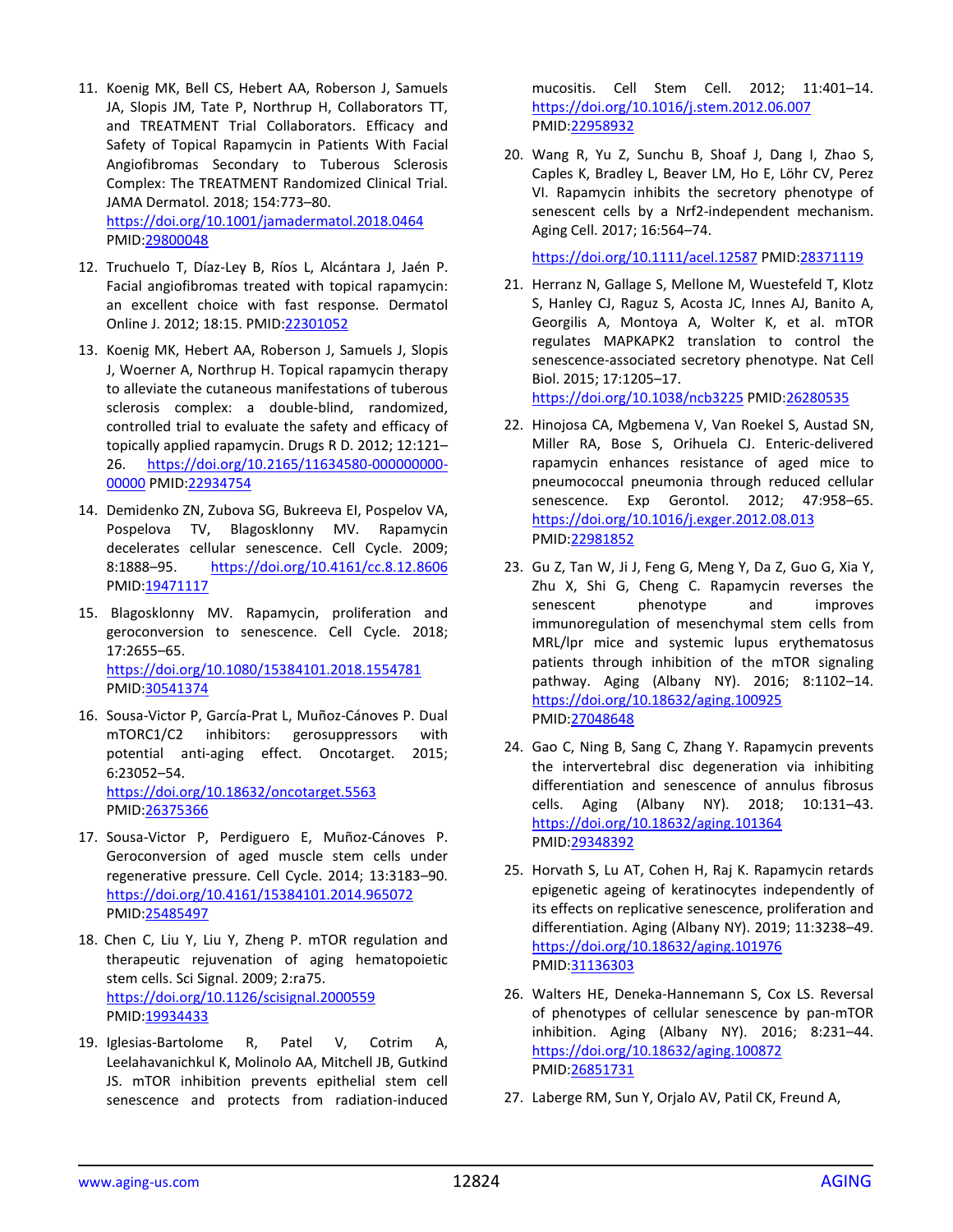Zhou L, Curran SC, Davalos AR, Wilson-Edell KA, Liu S, Limbad C, Demaria M, Li P, et al. MTOR regulates the pro-tumorigenic senescence-associated secretory phenotype by promoting IL1A translation. Nat Cell Biol. 2015; 17:1049–61.

<https://doi.org/10.1038/ncb3195> PMID[:26147250](https://www.ncbi.nlm.nih.gov/entrez/query.fcgi?cmd=Retrieve&db=PubMed&list_uids=26147250&dopt=Abstract)

- 28. Christy B, Demaria M, Campisi J, Huang J, Jones D, Dodds SG, Williams C, Hubbard G, Livi CB, Gao X, Weintraub S, Curiel T, Sharp ZD, Hasty P. p53 and rapamycin are additive. Oncotarget. 2015; 6:15802– 13. <https://doi.org/10.18632/oncotarget.4602> PMID[:26158292](https://www.ncbi.nlm.nih.gov/entrez/query.fcgi?cmd=Retrieve&db=PubMed&list_uids=26158292&dopt=Abstract)
- 29. Pospelova TV, Bykova TV, Zubova SG, Katolikova NV, Yartzeva NM, Pospelov VA. Rapamycin induces pluripotent genes associated with avoidance of replicative senescence. Cell Cycle. 2013; 12:3841–51. <https://doi.org/10.4161/cc.27396> PMID[:24296616](https://www.ncbi.nlm.nih.gov/entrez/query.fcgi?cmd=Retrieve&db=PubMed&list_uids=24296616&dopt=Abstract)
- 30. Leontieva OV, Blagosklonny MV. While reinforcing cell cycle arrest, rapamycin and Torins suppress senescence in UVA-irradiated fibroblasts. Oncotarget. 2017; 8:109848–56. <https://doi.org/10.18632/oncotarget.17827> PMID[:29312653](https://www.ncbi.nlm.nih.gov/entrez/query.fcgi?cmd=Retrieve&db=PubMed&list_uids=29312653&dopt=Abstract)
- 31. Johnson SC, Yanos ME, Kayser EB, Quintana A, Sangesland M, Castanza A, Uhde L, Hui J, Wall VZ, Gagnidze A, Oh K, Wasko BM, Ramos FJ, et al. mTOR inhibition alleviates mitochondrial disease in a mouse model of Leigh syndrome. Science. 2013; 342:1524– 28. <https://doi.org/10.1126/science.1244360> PMID[:24231806](https://www.ncbi.nlm.nih.gov/entrez/query.fcgi?cmd=Retrieve&db=PubMed&list_uids=24231806&dopt=Abstract)
- 32. Blagosklonny MV. TOR-driven aging: speeding car without brakes. Cell Cycle. 2009; 8:4055–59. <https://doi.org/10.4161/cc.8.24.10310> PMID: 19923900
- 33. Blagosklonny MV. Answering the ultimate question "what is the proximal cause of aging?". Aging (Albany NY). 2012; 4:861–77. <https://doi.org/10.18632/aging.100525> PMID[:23425777](https://www.ncbi.nlm.nih.gov/entrez/query.fcgi?cmd=Retrieve&db=PubMed&list_uids=23425777&dopt=Abstract)
- 34. Gems D, de la Guardia Y. Alternative Perspectives on Aging in Caenorhabditis elegans: Reactive Oxygen Species or Hyperfunction? Antioxid Redox Signal. 2013; 19:321–29. <https://doi.org/10.1089/ars.2012.4840> PMID[:22870907](https://www.ncbi.nlm.nih.gov/entrez/query.fcgi?cmd=Retrieve&db=PubMed&list_uids=22870907&dopt=Abstract)
- 35. Wang H, Zhang Z, Gems D. Monsters in the uterus: teratoma-like tumors in senescent *C. elegans* result from a parthenogenetic quasi-program. Aging (Albany NY). 2018; 10:1188–89. <https://doi.org/10.18632/aging.101486> PMID[:29923830](https://www.ncbi.nlm.nih.gov/entrez/query.fcgi?cmd=Retrieve&db=PubMed&list_uids=29923830&dopt=Abstract)

36. Wang H, Zhao Y, Ezcurra M, Benedetto A, Gilliat AF, Hellberg J, Ren Z, Galimov ER, Athigapanich T, Girstmair J, Telford MJ, Dolphin CT, Zhang Z, Gems D. A parthenogenetic quasi-program causes teratomalike tumors during aging in wild-type *C. elegans.* NPJ Aging Mech Dis. 2018; 4:6. <https://doi.org/10.1038/s41514-018-0025-3>

PMID[:29928508](https://www.ncbi.nlm.nih.gov/entrez/query.fcgi?cmd=Retrieve&db=PubMed&list_uids=29928508&dopt=Abstract)

- 37. Harrison DE, Strong R, Sharp ZD, Nelson JF, Astle CM, Flurkey K, Nadon NL, Wilkinson JE, Frenkel K, Carter CS, Pahor M, Javors MA, Fernandez E, Miller RA. Rapamycin fed late in life extends lifespan in genetically heterogeneous mice. Nature. 2009; 460:392–95. <https://doi.org/10.1038/nature08221> PMID[:19587680](https://www.ncbi.nlm.nih.gov/entrez/query.fcgi?cmd=Retrieve&db=PubMed&list_uids=19587680&dopt=Abstract)
- 38. Anisimov VN, Zabezhinski MA, Popovich IG, Piskunova TS, Semenchenko AV, Tyndyk ML, Yurova MN, Antoch MP, Blagosklonny MV. Rapamycin extends maximal lifespan in cancer-prone mice. Am J Pathol. 2010; 176:2092–97. <https://doi.org/10.2353/ajpath.2010.091050> PMID[:20363920](https://www.ncbi.nlm.nih.gov/entrez/query.fcgi?cmd=Retrieve&db=PubMed&list_uids=20363920&dopt=Abstract)
- 39. Miller RA, Harrison DE, Astle CM, Baur JA, Boyd AR, de Cabo R, Fernandez E, Flurkey K, Javors MA, Nelson JF, Orihuela CJ, Pletcher S, Sharp ZD, et al. Rapamycin, but not resveratrol or simvastatin, extends life span of genetically heterogeneous mice. J Gerontol A Biol Sci Med Sci. 2011; 66:191–201. <https://doi.org/10.1093/gerona/glq178>

PMID[:20974732](https://www.ncbi.nlm.nih.gov/entrez/query.fcgi?cmd=Retrieve&db=PubMed&list_uids=20974732&dopt=Abstract)

- 40. Miller RA, Harrison DE, Astle CM, Fernandez E, Flurkey K, Han M, Javors MA, Li X, Nadon NL, Nelson JF, Pletcher S, Salmon AB, Sharp ZD, et al. Rapamycinmediated lifespan increase in mice is dose and sex dependent and metabolically distinct from dietary restriction. Aging Cell. 2014; 13:468–77. <https://doi.org/10.1111/acel.12194> PMID[:24341993](https://www.ncbi.nlm.nih.gov/entrez/query.fcgi?cmd=Retrieve&db=PubMed&list_uids=24341993&dopt=Abstract)
- 41. Johnson SC, Kaeberlein M. Rapamycin in aging and disease: maximizing efficacy while minimizing side effects. Oncotarget. 2016; 7:44876–78. <https://doi.org/10.18632/oncotarget.10381> PMID[:27384492](https://www.ncbi.nlm.nih.gov/entrez/query.fcgi?cmd=Retrieve&db=PubMed&list_uids=27384492&dopt=Abstract)
- 42. Swindell WR. Rapamycin in mice. Aging (Albany NY). 2017; 9:1941–42. <https://doi.org/10.18632/aging.101289> PMID[:28876223](https://www.ncbi.nlm.nih.gov/entrez/query.fcgi?cmd=Retrieve&db=PubMed&list_uids=28876223&dopt=Abstract)
- 43. Bitto A, Ito TK, Pineda VV, LeTexier NJ, Huang HZ, Sutlief E, Tung H, Vizzini N, Chen B, Smith K, Meza D, Yajima M, Beyer RP, et al. Transient rapamycin treatment can increase lifespan and healthspan in middle-aged mice. eLife. 2016; 5:5.